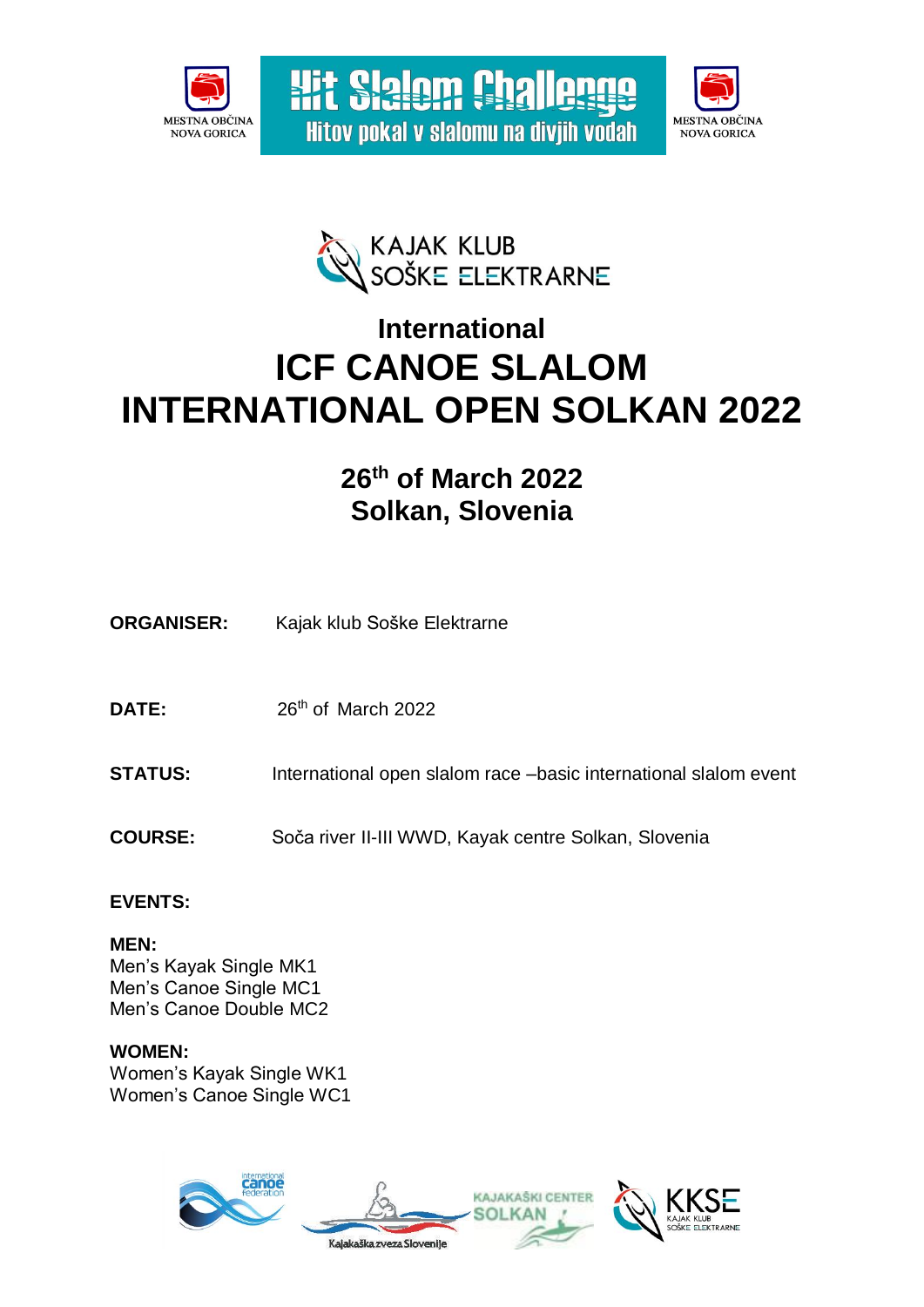

**Hit Slalom Challen** Hitov pokal v slalomu na diviih vodah



**MEN/WOMEN:** Mix Canoe Double XC2

PROGRAMME (provisional and can be subject to change):

| <b>FRIDAY</b>   | 25.3.2022 | 09:00 | Training by schedule                 |
|-----------------|-----------|-------|--------------------------------------|
|                 |           | 17:00 | Course closed                        |
|                 |           | 17:10 | Team leaders meeting                 |
|                 |           | 18:00 | Demo for qualifications              |
| <b>SATURDAY</b> | 26.3.2022 | 09:00 | 1 <sup>st</sup> Run - ALL CATEGORIES |
|                 |           | 13:30 | $2nd$ Run – ALL CATEGORIES           |
|                 |           | 16:30 | Prize giving ceremony                |

**For trainings prior to the competition please contact [kkse@siol.net](mailto:kkse@siol.net) to get scheduled. Training fee 9 €/boat/day. Friday session (45 min.) is free of charge.**

# **ALL MARCH TRAININGS WILL BE SCHEDULED. PLEASE CONTACT THE OFFICE TO GET THE TRAINING HOURS.**

- **RULES:** ICF Canoe slalom rules.
- **RACE FORMAT:** ICF slalom format: 2 runs competition

# **ENTRIES: Submit:** [kkse@siol.net](mailto:kkse@siol.net)

# **LAST ENTRIES**: **Open category race - last entry date**: 22. 3. 2022 (age and number limited entries)

Payment in cash when collecting the BIBs on Friday, 25<sup>th</sup> of March 2022 or by bank transfer – prepayment. For bank transfer please contact us: [kkse@siol.net](mailto:kkse@siol.net)

**COVID PROTOCOL: At the moment (25. 01. 2022) the organisation of international sports events in Slovenia is possible under certain conditions and rules. Official updates:** [https://www.gov.si/en/topics/coronavirus-disease-covid-19/border](https://www.gov.si/en/topics/coronavirus-disease-covid-19/border-crossing/)[crossing/](https://www.gov.si/en/topics/coronavirus-disease-covid-19/border-crossing/)

**The updated information will be issued (www.socakajak-klub.si and www.kajakzveza.si) every ten days starting from 1st of March 2022 until the race date.**







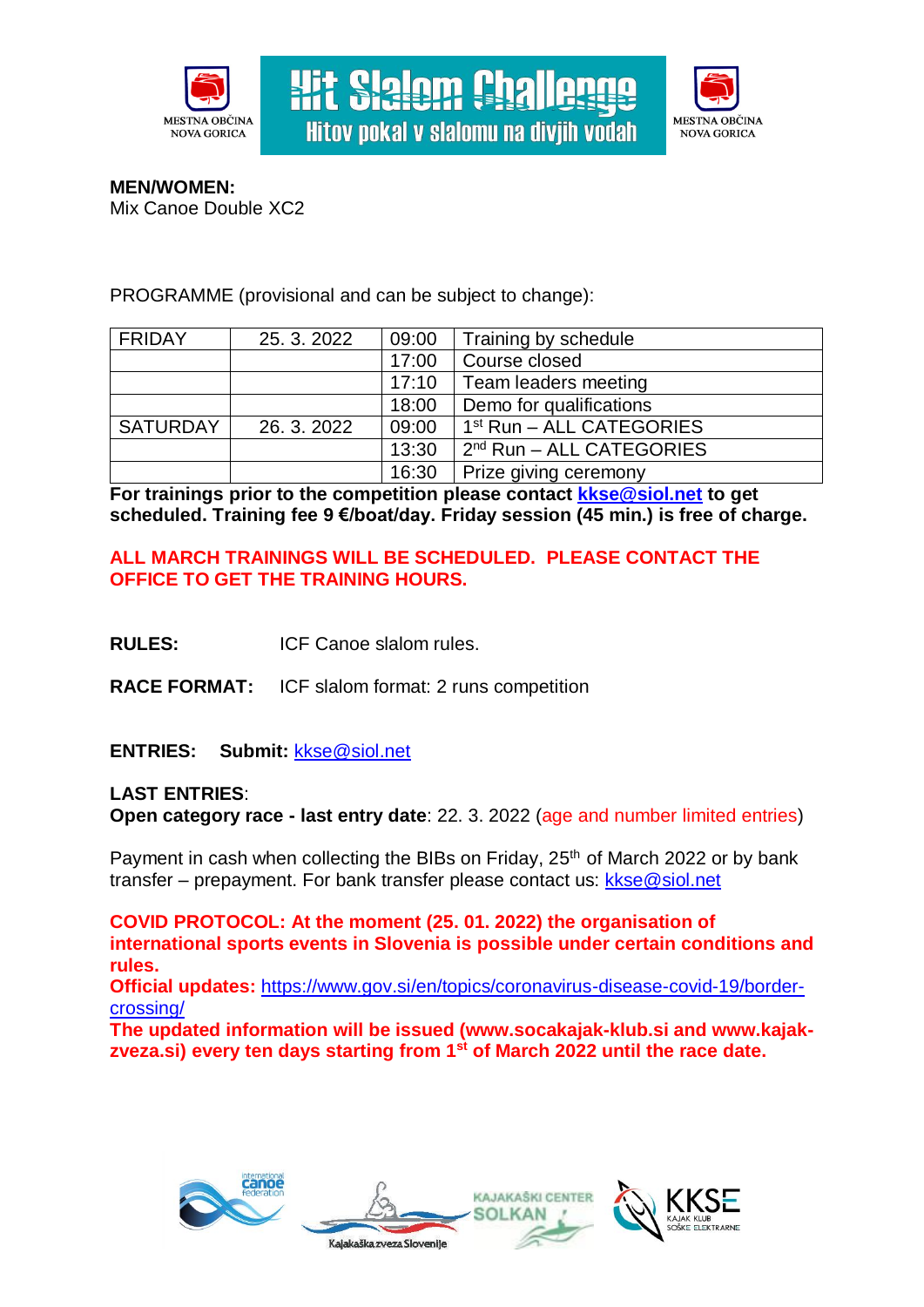



# **STARTING FEE:** 20 € per BIB

**ACCOMMODATION and LOGISTICS HELP**: Accommodation standards vary in quality as well as in price. Please contact us to help you find the best solution.

**Wit Slalom Challen** 

Hitov pokal v slalomu na diviih vodah

# **CONTACT OFFICE:** Kajak klub Soške elektrarne, Pot na breg 9, 5250 Solkan Tel.: 00 386 31 371 644 (Andrej Humar) E mail: [kkse@siol.net](mailto:kkse@siol.net)

Accommodation price offer: from 24 € pax/day (min. 2 stars hotel with breakfast, 2pax/room)

Lunch and dinner option: 6,5 €/meal



#### **GETTING THERE**

**Location of airports, rail network and roads to the venue/city**

**COVID PROTOCOL: At the moment (25. 1. 2020) the organisation of international sports events in Slovenia is possible under certain conditions but most of the accommodation facilities are not operating yet. Sports teams can travel within Europe countries and Schengen territory following safety protocols.**

**The updated information will be issued (**[www.socakajak-klub.com](http://www.socakajak-klub.com/) **and**  [www.kajak-zveza.si](http://www.kajak-zveza.si/) **) every ten days starting from February 1 st until the race date.**

The nearest airports are:

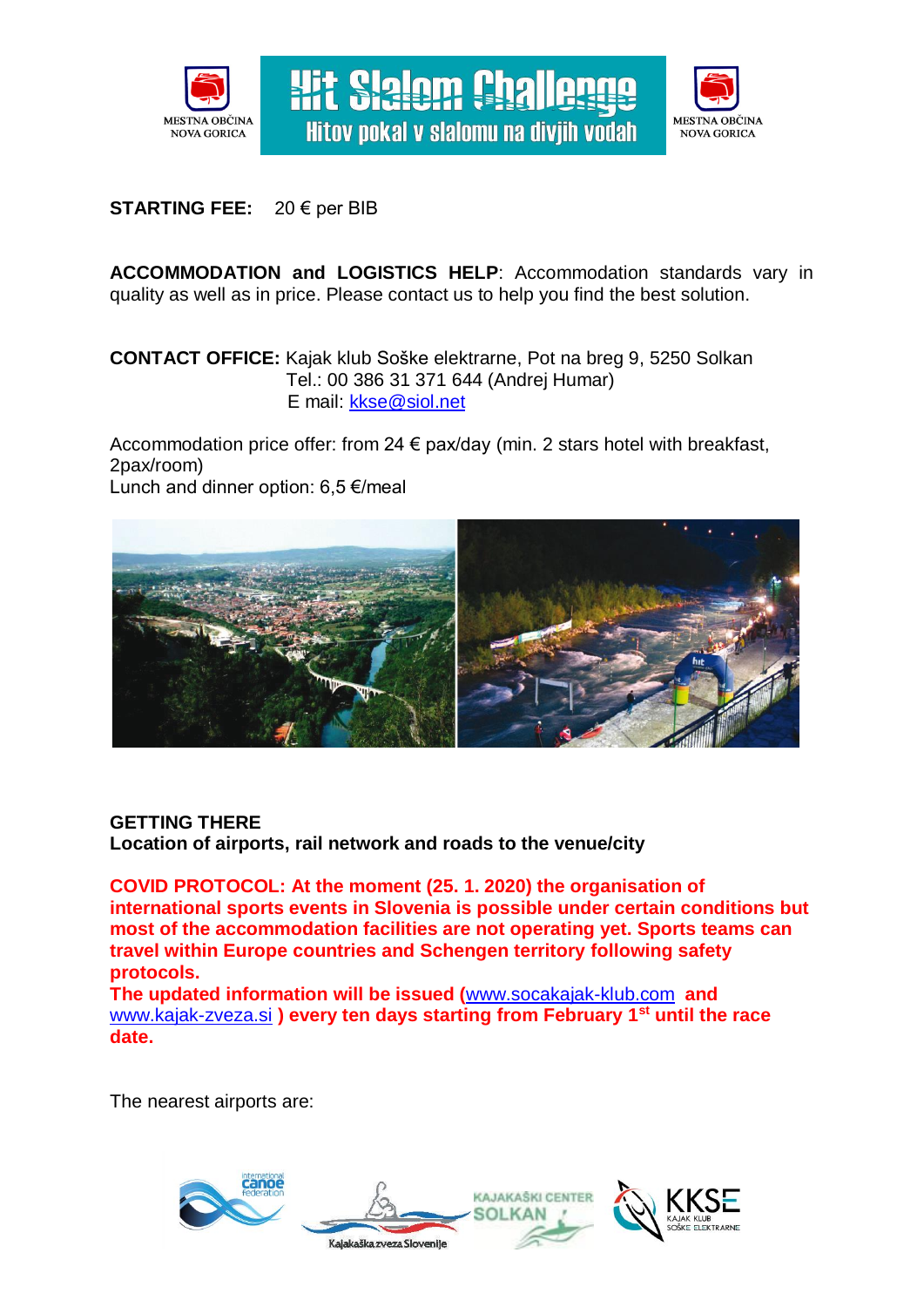



Ronchi –Trieste airport: 30km Ljubljana –Jože Pučnik airport: 100 km Venice Treviso airport: 110 km Venice M. Polo airport: 115 km

# **Arriving by car**

The majority of drivers enter Slovenia by motorway. To drive on motorways in Slovenia you must have a vignette, or you can face heavy fines. The basic cross-shaped motorway network in the country is complete. Local roads are the most picturesque and interesting routes around the country and provide the best opportunity to get to know its natural beauty and its sights.

**Wit Slalom Challer** 

Hitov pokal v slalomu na diviih vodah

More information on vignette:

[http://www.dars.si/Dokumenti/Toll/Methods\\_of\\_payment/Vehicles\\_up\\_to\\_35\\_t/Vignett](http://www.dars.si/Dokumenti/Toll/Methods_of_payment/Vehicles_up_to_35_t/Vignette_308.aspx) [e\\_308.aspx](http://www.dars.si/Dokumenti/Toll/Methods_of_payment/Vehicles_up_to_35_t/Vignette_308.aspx)

# **Road safety**

Regulations require the use of dipped lights at all times when driving, even during the day, while the maximum allowed blood alcohol level is 0.5 parts per thousand. Breath tests are frequent, so it is perhaps better to avoid drinking and driving altogether. Canoeing venue in Solkan is located 2 km from the City centre of Nova Gorica.

# **First aid**

A team with first aid will be located in the finish area. The organisers will advise participants that emergency medical services will cover only emergency cases and that all participants are responsible to arrange their own medical insurance policy at their own cost.

#### **Water safety**

Rescue service in competition area will be organised during the races.

#### **Medical Insurance**

Organising Committee kindly asks all participants of the event to ensure medical insurance policy in their countries. All costs above the regular first aid and ambulance services are to be covered by this medical insurance policy. Organising Committee will not cover any expenses in connection with hospital treatment.

#### **Internet access**

Available in the whole area of the Kayak centre Solkan.